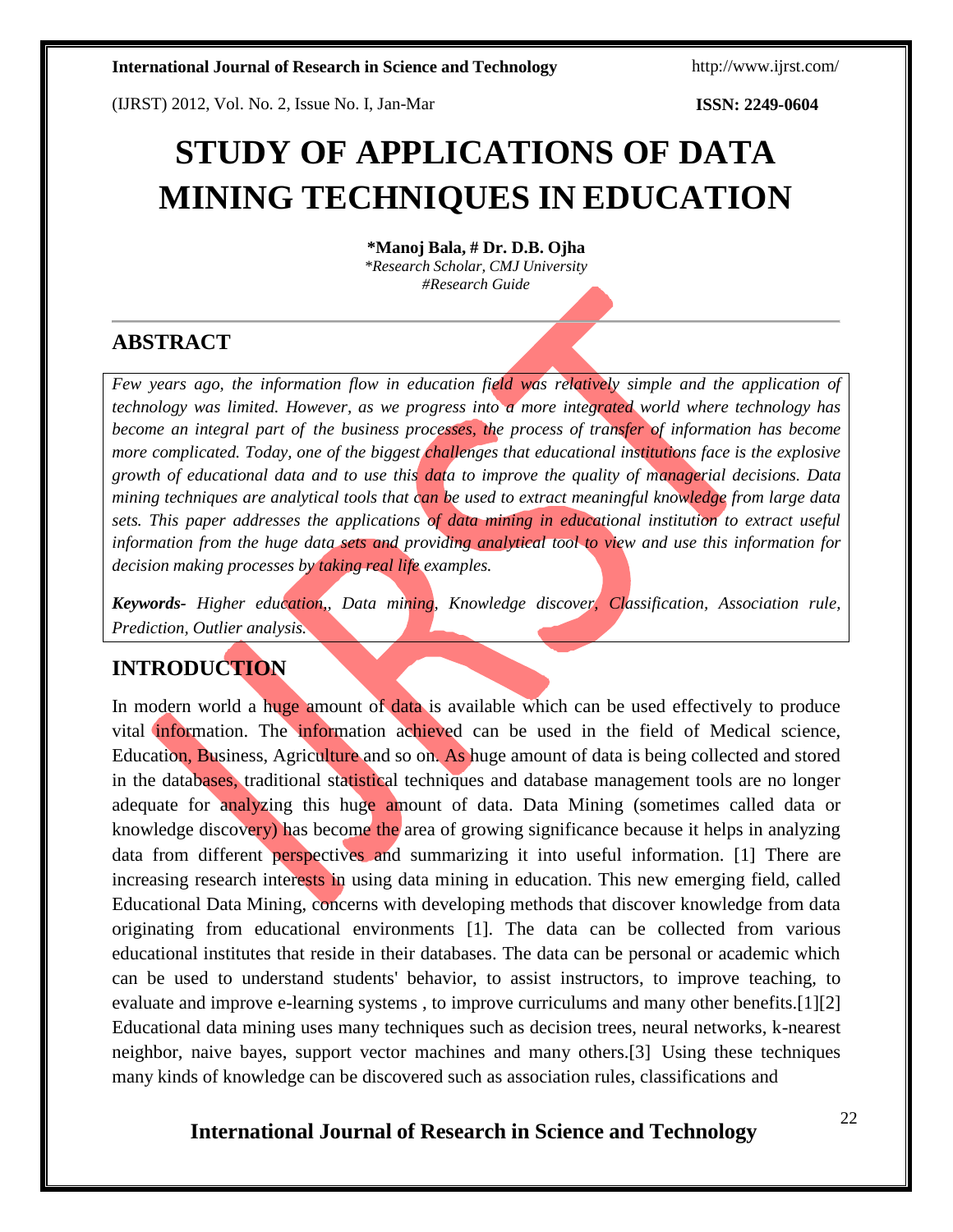(IJRST) 2012, Vol. No. 2, Issue No. I, Jan-Mar **ISSN: 2249-0604**

clustering. The discovered knowledge can be used for organization of syllabus, prediction regarding enrolment of students in a particular programme, alienation of traditional classroom teaching model, detection of unfair means used in online examination, detection of abnormal values in the result sheets of the students and so on.

## **RELATED WORK**

Data mining in higher education is a recent research field and this area of research is gaining popularity because of its potentials to educational institutes. [1] gave case study of using educational data mining in Moodle course management system. They have described how different data mining techniques can be used in order to improve the course and the students' learning. All these techniques can be applied separately in a same system or together in a hybrid system. [2] have a survey on educational data mining between 1995 and 2005. They have compared the Traditional Classroom teaching with the Web based Educational System. Also they have discussed the use of Web Mining techniques in Education systems. [3] have a described the use of k-means clustering algorithm to predict student's learning activities. The information generated after the implementation of data mining technique may be helpful for instructor as well as for students. [4] discuss how data mining can help to improve an education system by enabling better understanding of the students. The extra information can help the teachers to manage their classes better and to provide proactive feedback to the students. [6] have described the use of data mining techniques to predict the strongly related subject in a course curricula. This information can further be used to improve the syllabi of any course in any educational institute. [8] describes how data mining techniques can be used to determine The student learning result evaluation system is an essential tool and approach for monitoring and controlling the learning quality. From the perspective of data analysis, this paper conducts a research on student learning result based on data mining.

## **RESEARCH OBJECT**

The object of the present study is to identify the potential areas in which data mining techniques can be applied in the field of Higher education and to identify which data mining technique is suited for what kind of application.

## **DATA MINING DEFINITION AND TECHNIQUES**

Simply stated, data mining refers to extracting or "mining" knowledge from large amounts of data. [5] Data mining techniques are used to operate on large volumes of data to discover hidden patterns and relationships helpful in decision making. The sequences of steps identified in extracting knowledge from data are: shown in Figure 1.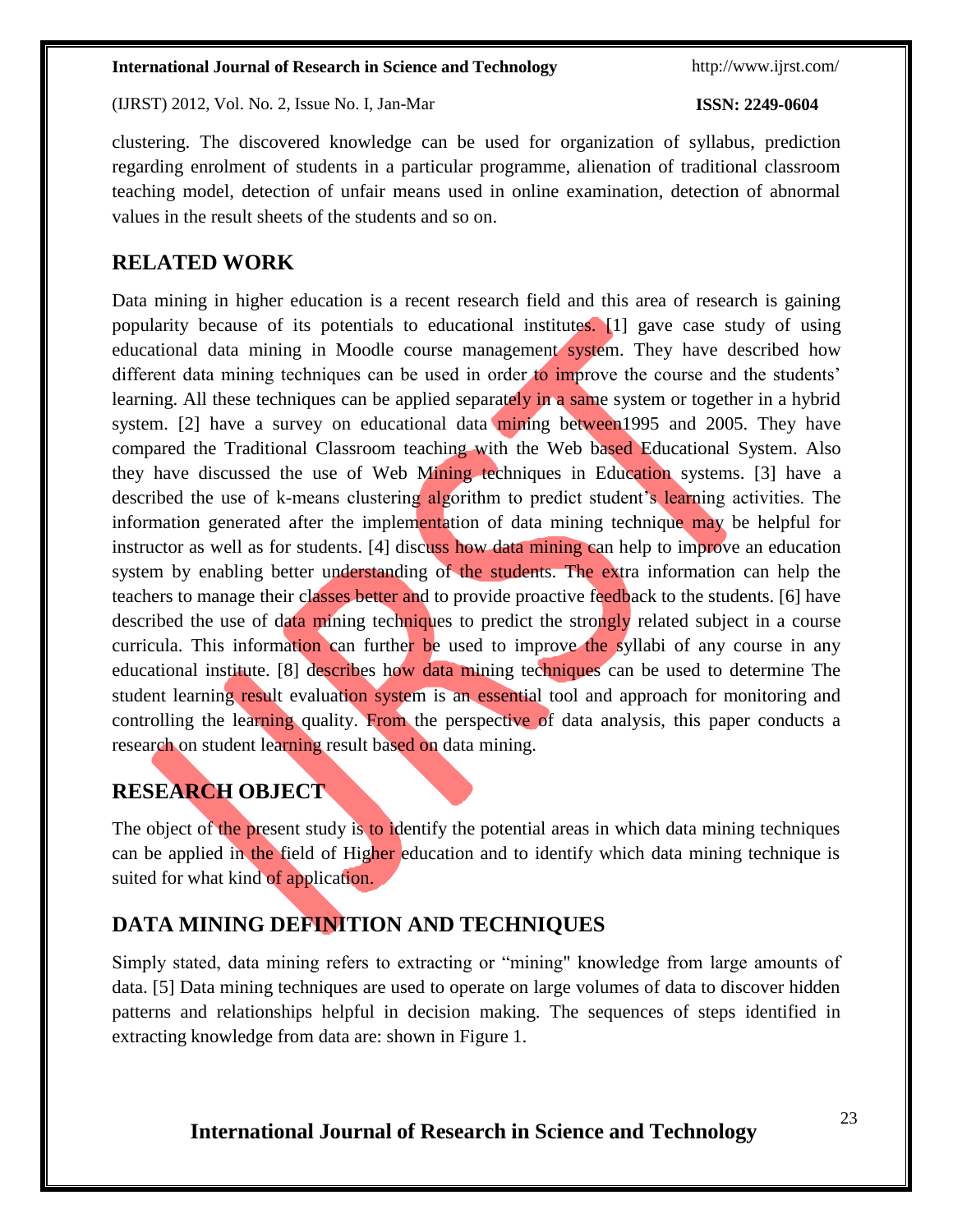(IJRST) 2012, Vol. No. 2, Issue No. I, Jan-Mar **ISSN: 2249-0604**



Figure 1. The steps of extracting knowledge from data

The various techniques used in Data Mining are:

### *A. Association analysis*

Association analysis is the discovery of association rules showing attribute-value conditions that occur frequently together in a given set of data. Association analysis is widely used for market basket or transaction data analysis.

More formally, association rules are of the form *X Y*,

 $X \Rightarrow Y$ , i.e., " $A_1^{\wedge}$  - - - -  $\wedge A_m \rightarrow B_1^{\wedge}$  - - - -  $\wedge B_n^{\wedge}$ ", where Ai

(for i to m) and  $Bj$  (j to n) are attribute-value pairs.

The association rule  $X \Rightarrow Y$  is interpreted as database tuples that satisfy the conditions in X are also likely to satisfy the conditions in  $Y$ <sup>"</sup>.

## *B. Classification and Prediction*

Classification is the processing of finding a set of models (or functions) which describe and distinguish data classes or concepts, for the purposes of being able to use the model to predict the class of objects whose class label is unknown. The derived model may be represented in various forms, such as classification (IF-THEN) rules, decision trees, mathematical formulae, or neural networks. Classification can be used for predicting the class label of data objects. However, in many applications, one may like to predict some missing or unavailable data values rather than class labels. This is usually the case when the predicted values are numerical data, and is often specifically referred to as prediction.

IF-THEN rules are specified as **IF condition THEN conclusion**

e.g. IF age=youth and student=yes then buys\_computer=yes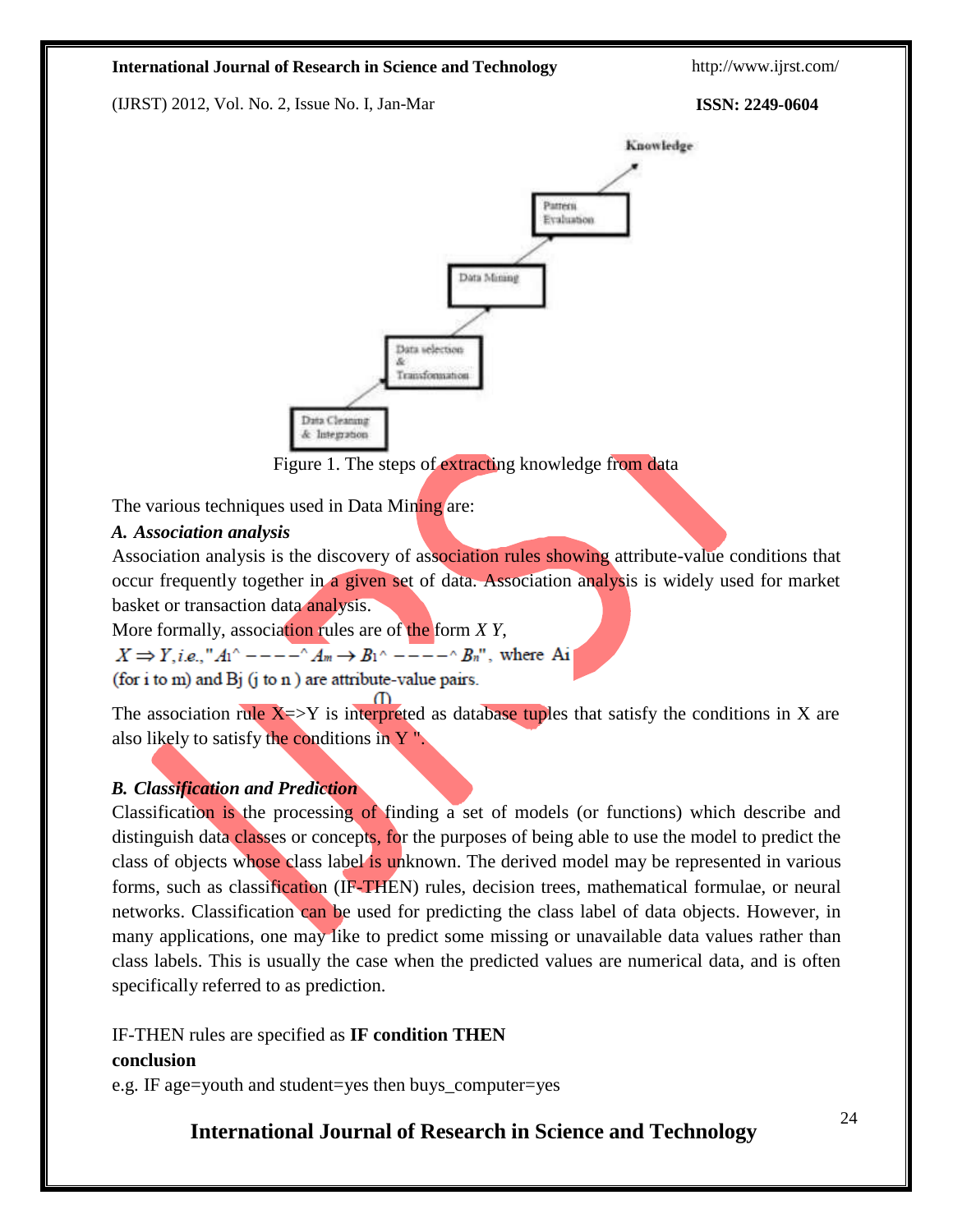(IJRST) 2012, Vol. No. 2, Issue No. I, Jan-Mar **ISSN: 2249-0604**

### *C. Clustering Analysis*

Unlike classification and predication, which analyze classlabeled data objects, clustering analyzes data objects without consulting a known class label. In general, the class labels are not present in the training data simply because they are not known to begin with. Clustering can be used to generate such labels. The objects are clustered or grouped based on the principle of maximizing the intraclass similarity and minimizing the interclass similarity. That is, clusters of objects are formed so that objects within a cluster have high similarity in comparison to one another, but are very dissimilar to objects in other clusters. Each cluster that is formed can be viewed as a class of objects, from which rules can be derived. [5] Application of clustering in education can help institutes group individual student into classes of similar behavior. Partition the students into clusters, so that students within a cluster (e.g. Average) are similar to each other while dissimilar to students in other clusters (e.g. Intelligent, Weak).



Figure 2. Picture showing the partition of students in clusters

### *D. Outlier Analysis*

A database may contain data objects that do not comply with the general behavior of the data and are called outliers. The analysis of these outliers may help in fraud detection and predicting abnormal values.

## **POTENTIAL APPLICATIONS**



Figure 3. The cycle of applying data mining in education system [4]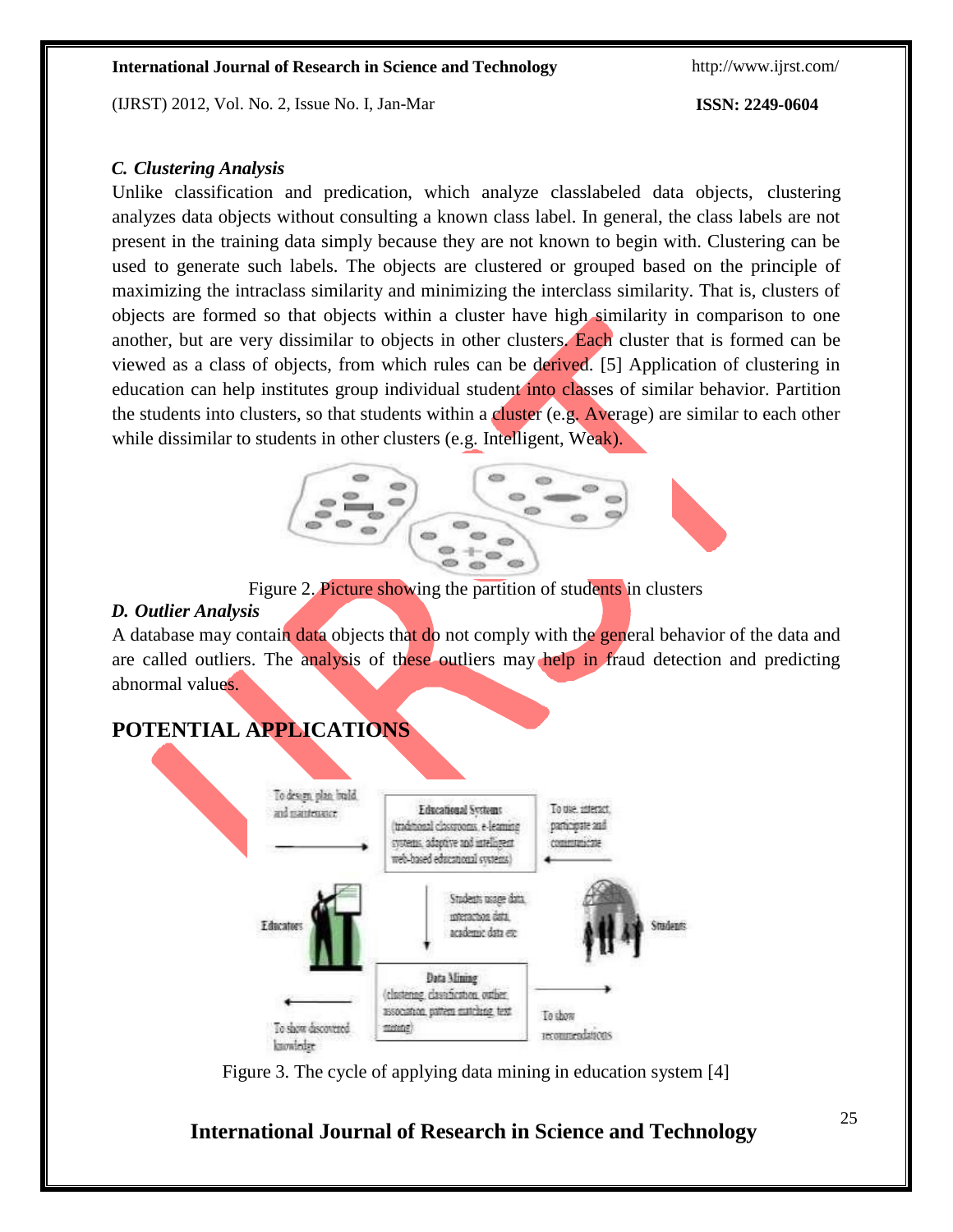(IJRST) 2012, Vol. No. 2, Issue No. I, Jan-Mar **ISSN: 2249-0604**

The above figure illustrates how the data from the traditional classrooms and web based educational systems can be used to extract knowledge by applying data mining techniques which further helps the educators and students to make decisions.

## *A. Organization of Syllabus*

It is important for educational institutes to maintain a high quality educational programme which will improve the student's learning process and will help the institute to optimize the use of resources. A typical student at the university level completes a number of courses (i.e. "course" and "subject" are used synonymously) prior to graduation. Presently, organization of syllabi is influenced by many factors such as affiliated, competing or collaborating programmes of universities, availability of lecturers, expert judgments and experience. This method of organization may not necessarily facilitate students' learning capacity optimally. Exploration of subjects and their relationships can directly assist in better organization of syllabi and provide insights to existing curricula of educational programmes. One of the application of data mining is to identify related subjects in syllabi of educational programmes in a large educational institute.<sup>[6]</sup> A case study has been performed where the student data collected over a period of time at the Sri Lanka Institute of Information Technology (SLIIT) [7]. The main aim of the study was to find the strongly related subjects in a course offered by the institute. For this purpose following methodology was followed to:

- $\bullet$   $\Box$  Identify the possible related subjects.
- $\bullet$   $\Box$  Determine the strength of their relationships and determine strongly related subjects.

## **METHODOLOGY**

In the first step, association rule mining is used to identify possibly related two subject combinations in the syllabi which also reduce our search space. In the second step(see[6]), Pearson Correlation Coefficient was applied to determine the strength of the relationships of subject combinations identified in the first step.

| Student<br>id | Subject 1 | Subject 2        | Subject 3            |
|---------------|-----------|------------------|----------------------|
|               | Databases | Advanced         | Data mining          |
|               |           | Databases        |                      |
| $\mathcal{D}$ | Databases | Advanced         | Data mining          |
|               |           | <b>Databases</b> |                      |
|               | Databases | Advanced         | Data mining          |
|               |           | Databases        |                      |
| Δ             | Databases | Advanced         | <b>Visual Basic</b>  |
|               |           | Databases        |                      |
| 5             | Databases | Advanced         | <b>Web Designing</b> |
|               |           | Databases        |                      |

## TABLE I. THE SUBJECTS CHOSEN BY STUDENTS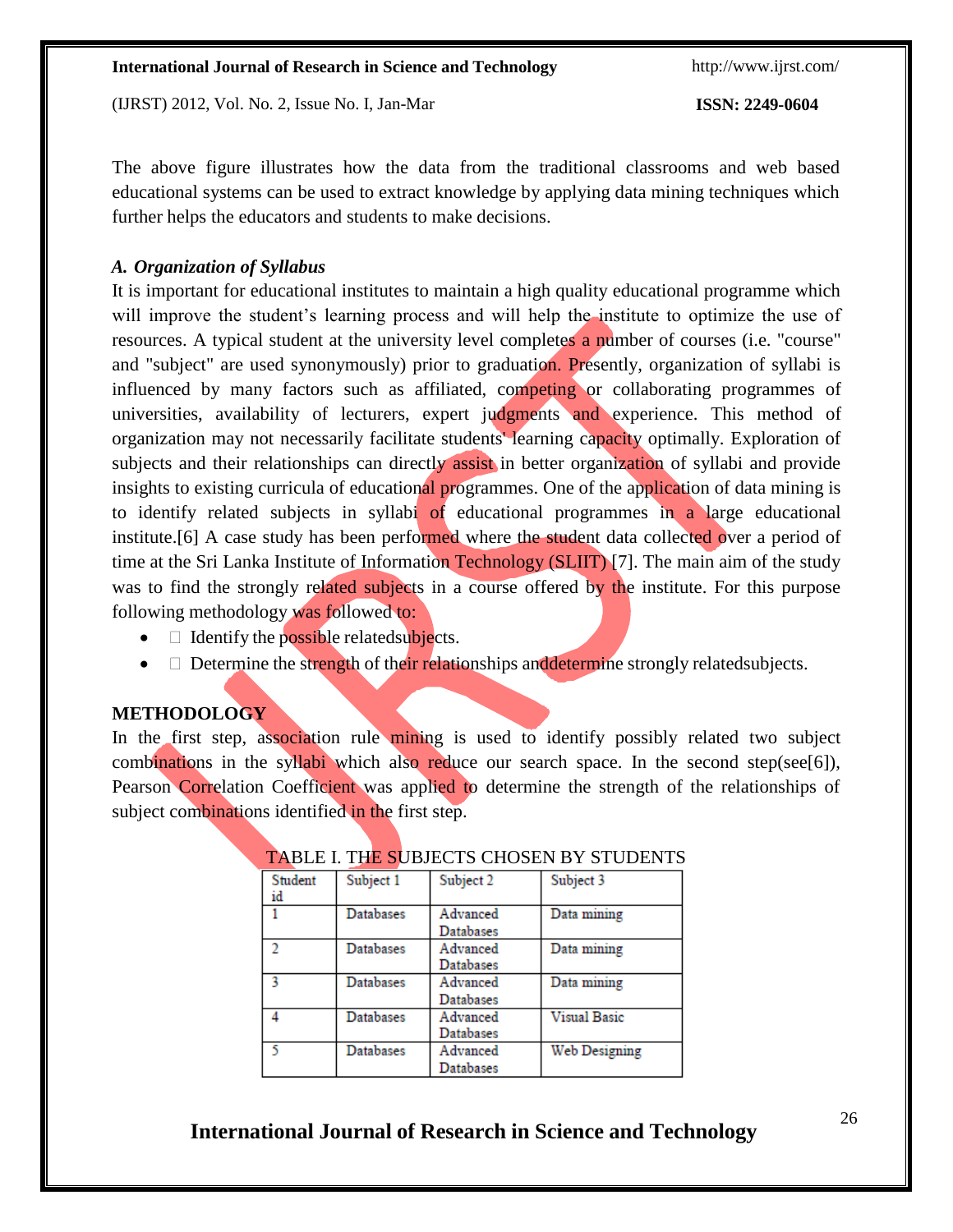(IJRST) 2012, Vol. No. 2, Issue No. I, Jan-Mar **ISSN: 2249-0604**

Association Rules that can be derived from Table 1 are of the form:

 $(X, subject1) \Rightarrow (X, subject2)$  $(2)$  $(X, subject)^(X, subject2) \Rightarrow (X, subject3)(3)$  $(X, "Databases") \Rightarrow (X, "AdvancedDatabase")$ [support=2% and confidence=60%]  $(4)$  $(X." Database")^(X." Advanced Databases" \Rightarrow (X." Data Mining")$ [support=1% and confidence=50%]  $(5)$ 

Where support factor of the association rule shows that 1% of the students have taken both the subjects "Databases" and "Advanced Databases" and confidence factor shows that there is a chance that 50% of the students who have taken "Databases" will also take "Advanced Databases" This way we can find the strongly related subjects and can optimize the syllabi of an educational programme.

### *B. Predicting the Registration Of Students in an Educational Programme*

Now a days educational organization are getting strong competition from other Academic competitors. To have an edge over other organizations, needs deep and enough knowledge for a better assessment, evaluation, planning, and decision making. Data Mining helps organizations to identify the hidden patterns in databases; the extracted patterns are then used to build data mining models, and hence can be used to predict performance and behavior with high accuracy. As a result of this, universities are able to allocate resources more effectively.

## **METHODOLOGY**

One of the application of data mining can be for example, to efficiently assign resources with an accurate estimate of how many male or female will register in a particular program by using the Prediction techniques.

$$
\sum_{i=1}^{n} a_i
$$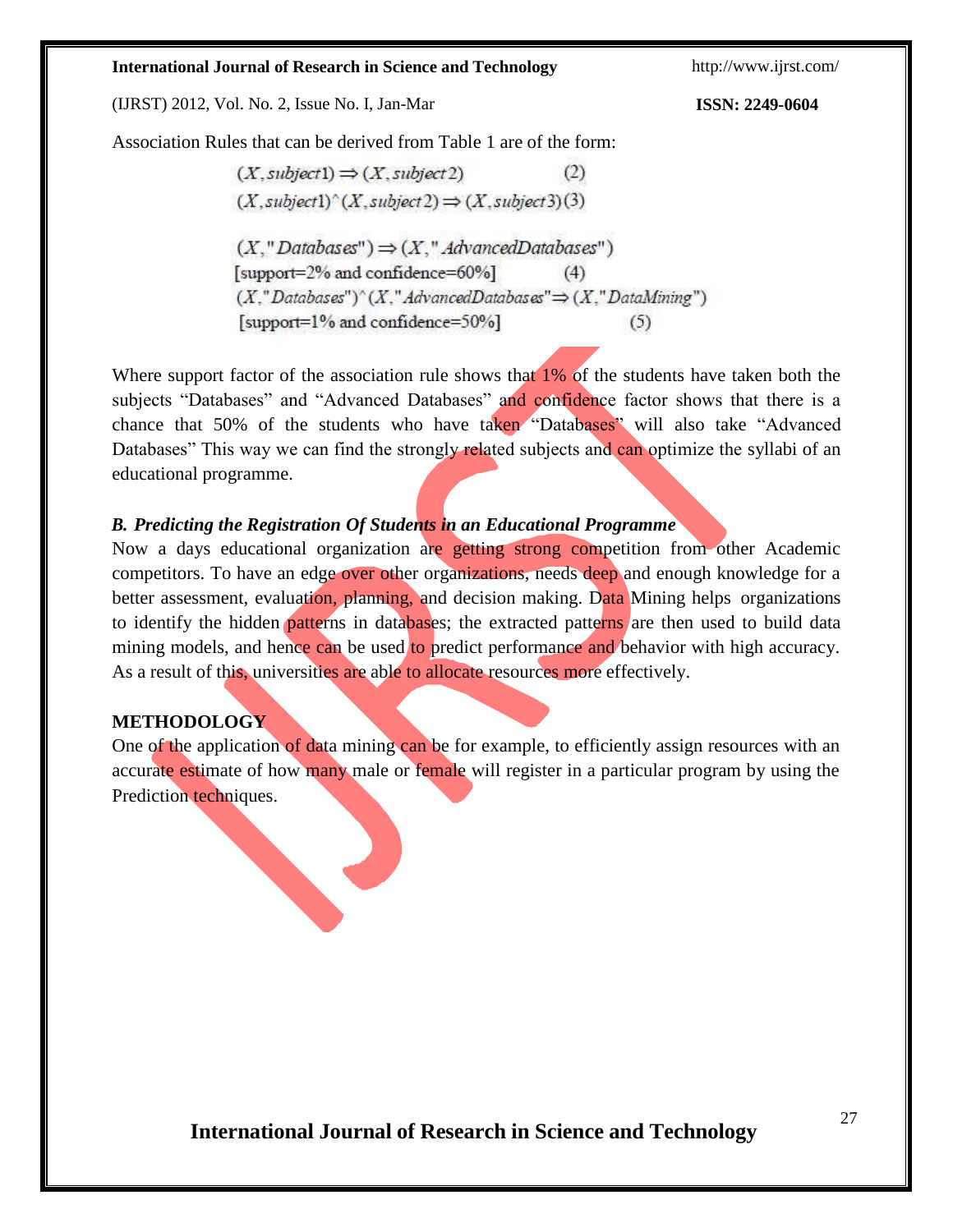(IJRST) 2012, Vol. No. 2, Issue No. I, Jan-Mar **ISSN: 2249-0604**



Figure 4. Prediction of female students in the coming year

In real scenario couple of other associated attributes like type of course, transport facility, hostel facility etc can be used to predict the registration of students.

### *C. Predicting Student Performance*

One of the question whose answer almost every stakeholder of an educational system would like to know "Can we predict student performance?" Over the years, many researchers applied various data mining techniques to answer this question. In modern times, learning is taking on a more important role in the development of our civilization. Learning is an individual behavior as well as a social phenomenon. It is a difficult task to deeply investigate and successfully develop models for evaluating learning efforts with the combination of theory and practice. University goals and outcomes clearly relate to "promoting learning through effective undergraduate and graduate teaching, scholarship, and research in service to University." Student learning is addressed in some goals and outcomes related to the development of overall student knowledge, skill, and dispositions. Collections of randomly selected student work are examined and assessed by small groups of faculty teaching courses within some general education categories. [8] With the help of data mining techniques a result evaluation system can be developed which can help teachers and students to know the weak points of the traditional classroom teaching model. Also it will help them to face the rapidly developing real-life environment and adapt the current teaching realities.

## **METHODOLOGY**

We can use student participation data as part of the class grading policy. An instructor can assess the quality of student by conducting an online discussion among a group of students and use the possible indicators such as the time difference between posts, frequency distribution of the postings, duration between postings and replies etc. Given this data, we can apply classification algorithms to classify the students into possible levels of quality.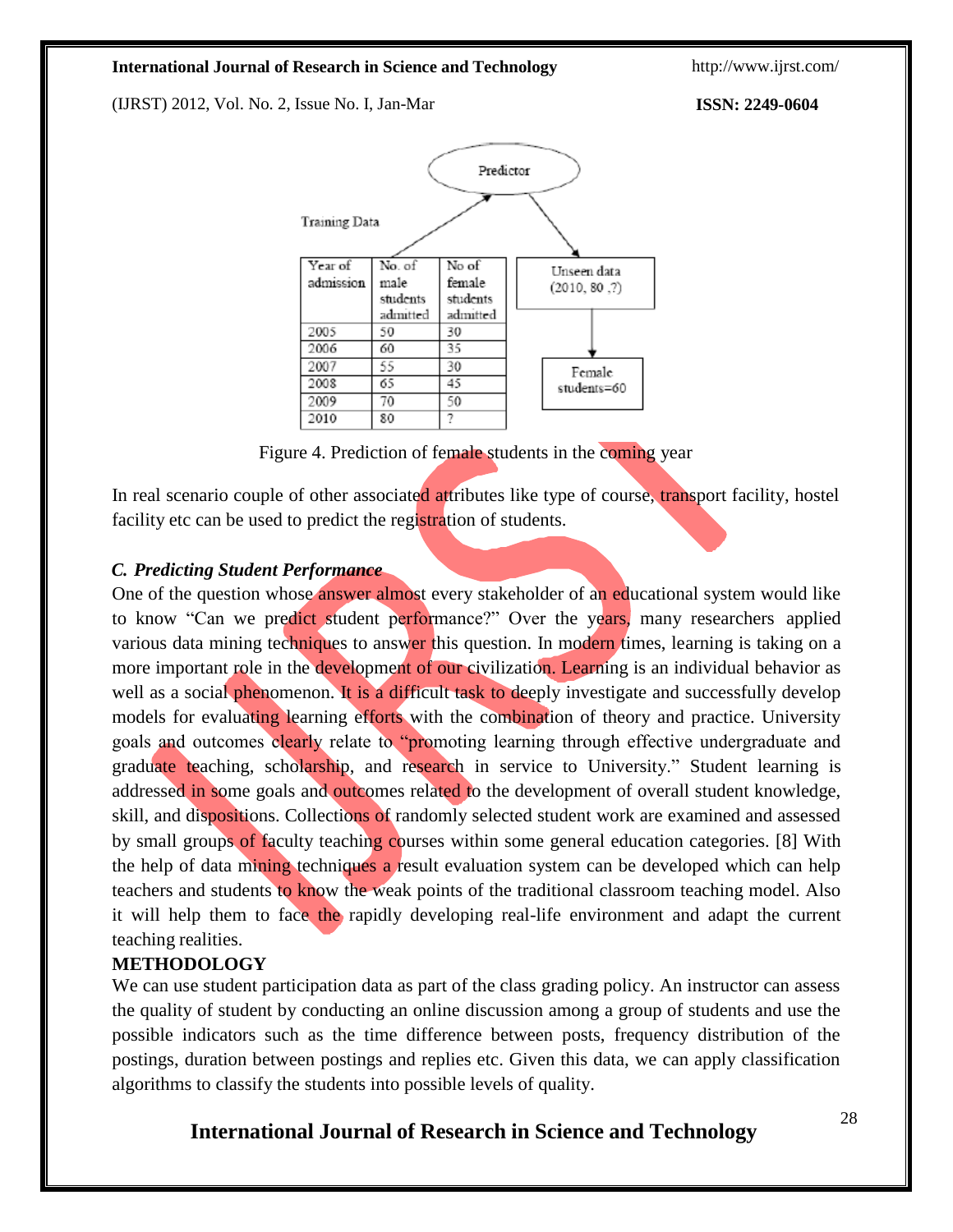(IJRST) 2012, Vol. No. 2, Issue No. I, Jan-Mar **ISSN: 2249-0604**

| Time<br>difference<br>between posts (in<br>min) | Duration<br>between<br>postings<br>and<br>replies (in min) | Grade of the<br>student |
|-------------------------------------------------|------------------------------------------------------------|-------------------------|
|                                                 |                                                            | A                       |
|                                                 |                                                            | В                       |
|                                                 |                                                            | A                       |
|                                                 |                                                            | В                       |
|                                                 |                                                            | C                       |
|                                                 |                                                            | c                       |

Table II. Student participation data and their grades



Figure 5. The Decision Tree built from the data in Table II

## *D. Detecting Cheating in Online Examination*

We can say that online assessments are useful to evaluate students' knowledge; they are used around the world in schools -since elementary to higher education institutions- and in recognized training centers like the Cisco Academy [9]. Now a days exams are conducted online remotely through the Internet and if a fraud occurs then one of the basic problems to solve is to know: who is there? Cheating is not only done by students but the recent scandals in business and journalism show that it has become a common practice. Data Mining techniques can propose models which can help organizations to detect and to prevent cheats in online assessments. The models generated use data comprising of different student's personalities, stress situations generated by online assessments, and common practices used by students to cheat to obtain a better grade on these exams.

## *E. Identifying Abnormal/ Erroneous Values*

The data stored in a database may reflect outliers-|noise, exceptional cases, or incomplete data objects. These objects may confuse the analysis process, causing over fitting of the data to the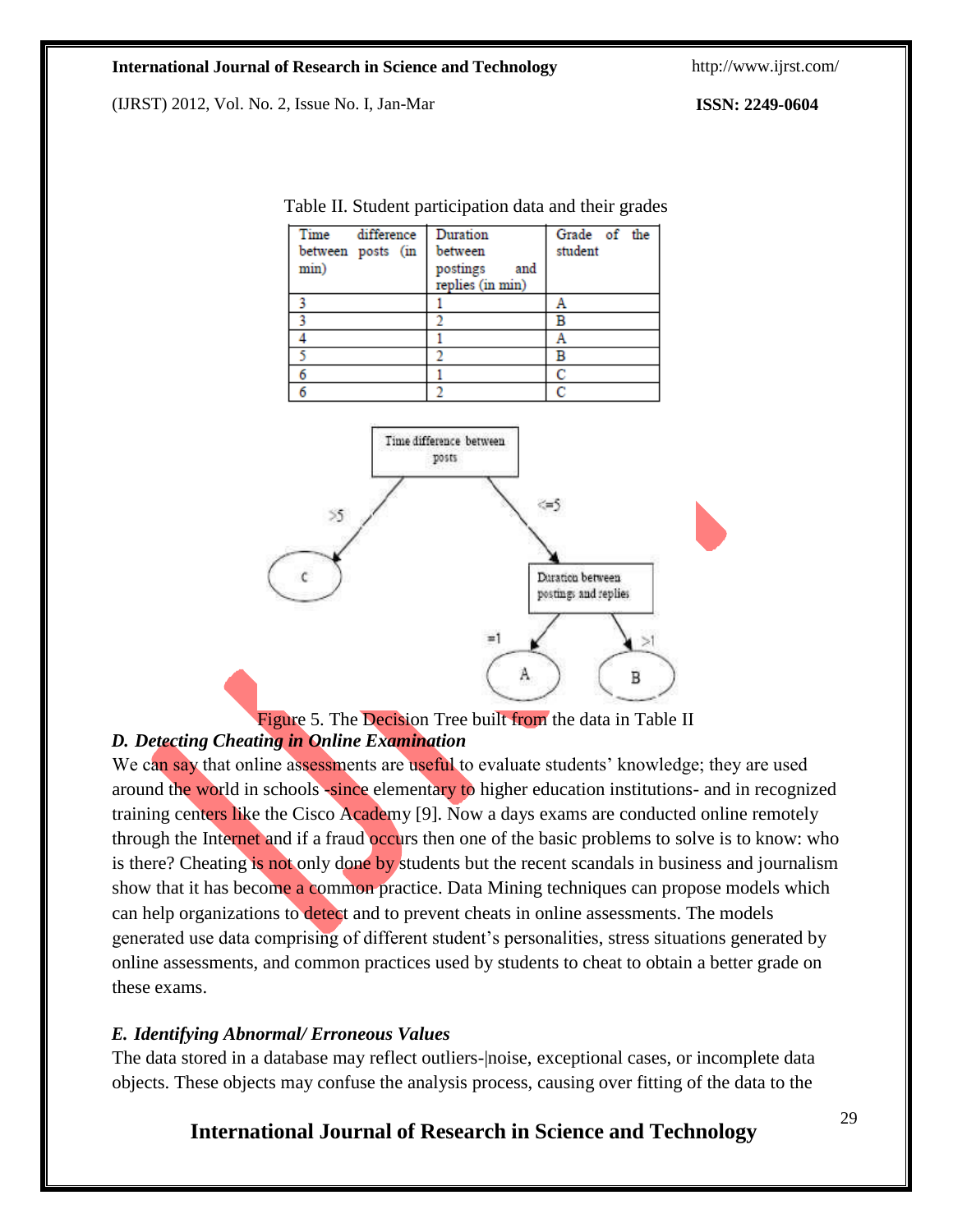(IJRST) 2012, Vol. No. 2, Issue No. I, Jan-Mar **ISSN: 2249-0604**

knowledge model constructed. As a result, the accuracy of the discovered patterns can be poor. [5] One of the applications of Outlier Analysis can be to detect the abnormal values in the result sheet of the students. This may be due many factors like a software fault, data entry operator negligence or an extraordinary performance of the student in a particular subject.

| Student<br>roll no | Marks in<br>subject1 | Marks in<br>subject2                                                         | Marks in<br>subject3 | Marks in<br>subject4 |  |  |
|--------------------|----------------------|------------------------------------------------------------------------------|----------------------|----------------------|--|--|
| 101                | 30                   | 35                                                                           | 45                   | 30                   |  |  |
|                    |                      | <sup>1</sup> Pable III. The result of students <sup>7</sup> in four subjects |                      |                      |  |  |
| 103                | 89                   | 90                                                                           | 78                   |                      |  |  |
| 104                | 30                   | 35                                                                           | 45                   | 99                   |  |  |

In the table shown above the result of the student in subject4 with roll no 104 will be detected as an exceptional case and can be further analyzed for the cause.

## **CONCLUSION**

In the present study, we have discussed the various data mining techniques which can support education system via generating strategic information.. Since the application of data mining brings a lot of advantages in higher learning institution, it is recommended to apply these techniques in the areas like optimization of resources, prediction of retainment of faculties in the university, to find the gap between the number of candidates applied for the post, number of applicants responded, number of applicants appeared, selected and finally joined. Hopefully these areas of application will be discussed in our next paper.

## **REFERENCES**

1. C. Romero, S. Ventura, E. Garcia, "Data mining in course management systems:

Moodlecase study and tutorial", Computers & Education, Vol. 51, No. 1, pp. 368-384, 2008

2. C. Romero, S. Ventura "Educational data Mining: A Survey from 1995 to 2005", ExpertSystems with Applications (33), pp. 135-146, 2007